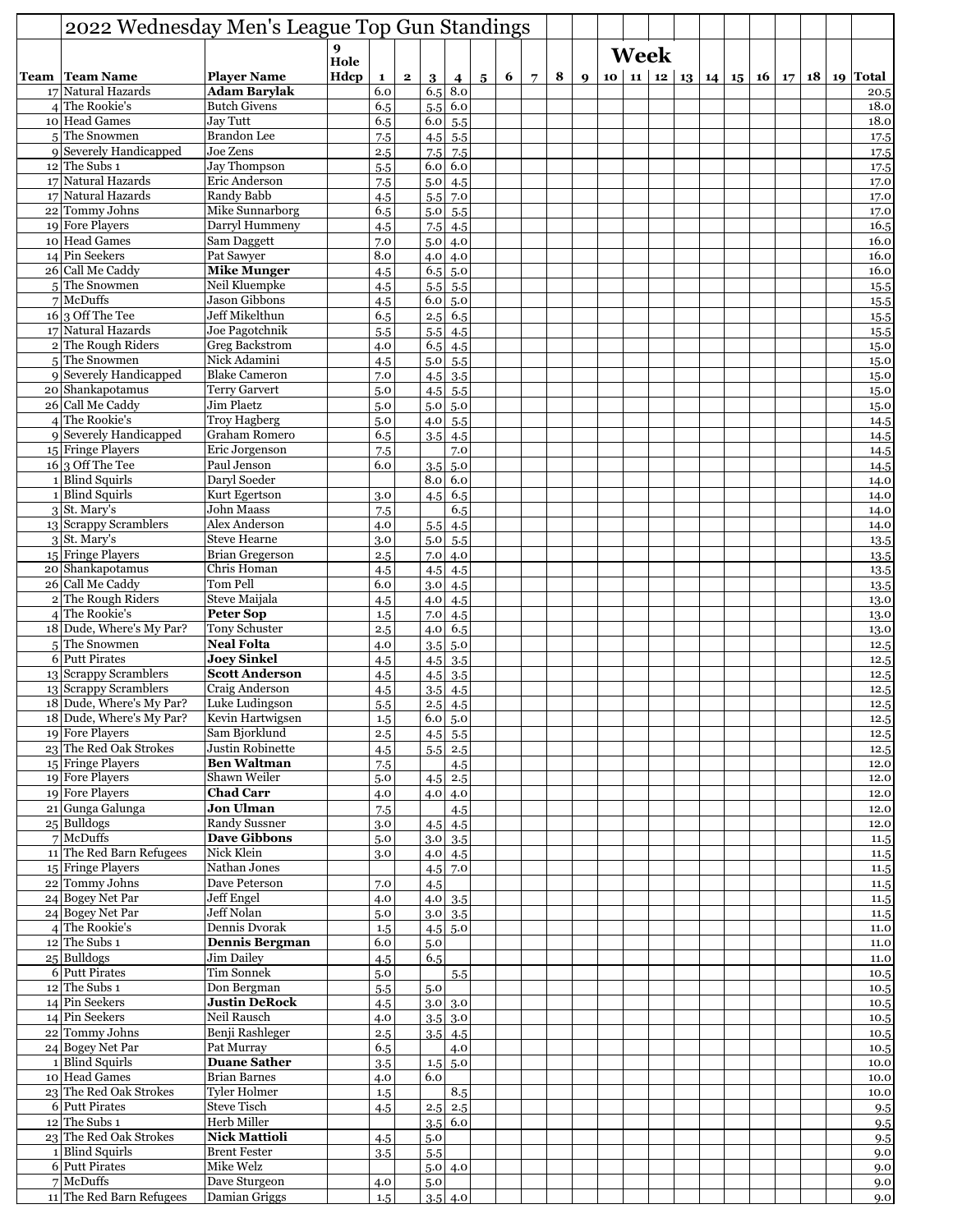| 13 Scrappy Scramblers                                | Shawn Anderson                    |            |            | 4.0 5.0           |  |  |  |  |  |  | 9.0        |
|------------------------------------------------------|-----------------------------------|------------|------------|-------------------|--|--|--|--|--|--|------------|
| 14 Pin Seekers                                       | James Berndt                      | 3.0        | 6.0        |                   |  |  |  |  |  |  | 9.0        |
| $25$ Bulldogs                                        | <b>Derek Sussner</b>              | 5.0        | 4.0        |                   |  |  |  |  |  |  | 9.0        |
| 11 The Red Barn Refugees<br>$16 \vert 3$ Off The Tee | <b>Mark Klein</b><br>Erik Nymo    | 3.5        | 5.0        | $3.5$ 5.0         |  |  |  |  |  |  | 8.5<br>8.5 |
| 23 The Red Oak Strokes                               | John Segris                       |            |            | $5.5 \,   \, 3.0$ |  |  |  |  |  |  | 8.5        |
| $25$ Bulldogs                                        | <b>Jason Sinning</b>              | 6.5        |            | 2.0               |  |  |  |  |  |  | 8.5        |
| 10 Head Games                                        | <b>Peter Daggett</b>              |            | 2.5        | 5.5               |  |  |  |  |  |  | 8.0        |
| 22 Tommy Johns                                       | <b>Mike Kevitt</b>                | 2.0        | 2.0        | 4.0               |  |  |  |  |  |  | 8.0        |
| 26 Call Me Caddy                                     | <b>Alex Sievers</b>               | 1.0        |            | $2.0 \,   \, 5.0$ |  |  |  |  |  |  | $8.0\,$    |
| 2 The Rough Riders                                   | Tom Janas                         | 2.5        |            | $3.0$ 2.0         |  |  |  |  |  |  | 7.5        |
| 21 Gunga Galunga                                     | Jessie Jurrik                     | 3.5        |            | 4.0               |  |  |  |  |  |  | 7.5        |
| 24 Bogey Net Par                                     | <b>Jeff Tenney</b>                |            | 4.0        | 3.5               |  |  |  |  |  |  | 7.5        |
| 1 Blind Squirls                                      | Mike Blazei                       | 6.5        |            | 0.5               |  |  |  |  |  |  | 7.0        |
| 2 The Rough Riders                                   | <b>Harry DeBeer</b><br>Pete Wolff | 6.0        |            | 1.0               |  |  |  |  |  |  | 7.0        |
| $3$ St. Mary's<br>8 Fore Play                        | Phil Krampf                       | 2.5<br>2.0 | 4.5<br>5.0 |                   |  |  |  |  |  |  | 7.0<br>7.0 |
| 10 Head Games                                        | Jesse Loether                     | 3.0        |            | 4.0               |  |  |  |  |  |  | 7.0        |
| 18 Dude, Where's My Par?                             | <b>Bryce Johnson</b>              |            | 7.0        |                   |  |  |  |  |  |  | 7.0        |
| $3$ St. Mary's                                       | <b>Jack Delaney</b>               |            |            | $1.5 \,   \, 5.0$ |  |  |  |  |  |  | 6.5        |
| $7$ McDuffs                                          | <b>Bill Tyckoson</b>              | 3.0        |            | 3.5               |  |  |  |  |  |  | 6.5        |
| 9 Severely Handicapped                               | <b>Randy Nelson</b>               | 2.0        | $1.0\,$    | 3.5               |  |  |  |  |  |  | 6.5        |
| 21 Gunga Galunga                                     | <b>Andrew Hively</b>              | 6.5        |            |                   |  |  |  |  |  |  | 6.5        |
| $3$ St. Mary's                                       | <b>Rick Specken</b>               | 6.0        |            |                   |  |  |  |  |  |  | 6.0        |
| 8 Fore Play                                          | <b>Cory Lommel</b>                | 6.0        |            |                   |  |  |  |  |  |  | 6.0        |
| 20 Shankapotamus                                     | Matt Bakker                       | 6.0        |            |                   |  |  |  |  |  |  | 6.0        |
| 6 Putt Pirates<br>$7$ McDuffs                        | Jim Buffaro<br>Derek Elev         |            | 5.5        |                   |  |  |  |  |  |  | 5.5        |
| 18 Dude, Where's My Par?                             | Dasuson Bobien                    | 5.5        | 5.5        |                   |  |  |  |  |  |  | 5.5<br>5.5 |
| 20 Shankapotamus                                     | <b>Warren</b> King                |            |            | 5.5               |  |  |  |  |  |  | 5.5        |
| 24 Bogey Net Par                                     | Mike Hammerseng                   |            | 5.5        |                   |  |  |  |  |  |  | 5.5        |
| 25 Bulldogs                                          | Mark Welch                        |            |            | $3.5$ 2.0         |  |  |  |  |  |  | 5.5        |
| $7$ McDuffs                                          | Dan Bane                          |            |            | 5.0               |  |  |  |  |  |  | 5.0        |
| 8 Fore Play                                          | John Weber                        | 5.0        |            |                   |  |  |  |  |  |  | 5.0        |
| 8 Fore Play                                          | <b>Isaac Wales</b>                |            | 5.0        |                   |  |  |  |  |  |  | 5.0        |
| 8 Fore Play                                          | Luke                              |            | 5.0        |                   |  |  |  |  |  |  | 5.0        |
| 8 Fore Play                                          | Frank                             |            | 5.0        |                   |  |  |  |  |  |  | 5.0        |
| $12$ The Subs 1                                      | <b>Jeff Baumeester</b>            |            |            | 5.0               |  |  |  |  |  |  | 5.0        |
| 15 Fringe Players<br>16 3 Off The Tee                | Rich Hebl<br>Chad Skartredt       |            | 5.0        | 5.0               |  |  |  |  |  |  | 5.0        |
| 23 The Red Oak Strokes                               | Jeremy Leif                       | 5.0        |            |                   |  |  |  |  |  |  | 5.0<br>5.0 |
| $25$ Bulldogs                                        | <b>Greg Hasper</b>                |            |            | 5.0               |  |  |  |  |  |  | 5.0        |
| $3$ St. Mary's                                       | Tim Tapper                        |            | 4.5        |                   |  |  |  |  |  |  | 4.5        |
| 6 Putt Pirates                                       | Jason McDonald                    | 4.5        |            |                   |  |  |  |  |  |  | 4.5        |
| 11 The Red Barn Refugees                             | Mike Ibrahim                      | 4.5        |            |                   |  |  |  |  |  |  | 4.5        |
| $12$ The Subs 1                                      | Jerry Smith                       |            |            | 4.5               |  |  |  |  |  |  | 4.5        |
| 13 Scrappy Scramblers                                | <b>Rex Rewarts</b>                | 4.5        |            |                   |  |  |  |  |  |  | 4.5        |
| $14$ Pin Seekers                                     | <b>Matt Sannes</b>                |            |            | 4.5               |  |  |  |  |  |  | 4.5        |
| 15 Fringe Players                                    | Nate Matti                        |            | 4.5        |                   |  |  |  |  |  |  | 4.5        |
| 22 Tommy Johns                                       | Jake                              |            |            | 4.5               |  |  |  |  |  |  | 4.5        |
| 24 Bogey Net Par<br>20 Shankapotamus                 | Nate<br>Doug                      | 4.5        | 4.0        |                   |  |  |  |  |  |  | 4.5        |
| $3$ St. Mary's                                       | Willy Komarek                     |            |            | 3.5               |  |  |  |  |  |  | 4.0<br>3.5 |
| 11 The Red Barn Refugees                             | Mark Milner                       |            | 3.5        |                   |  |  |  |  |  |  | 3.5        |
| 18 Dude, Where's My Par?                             | Chad Moreno                       |            |            | 3.5               |  |  |  |  |  |  | 3.5        |
| 21 Gunga Galunga                                     | Mike                              | 3.5        |            |                   |  |  |  |  |  |  | 3.5        |
| 2 The Rough Riders                                   | <b>Bill McMullen</b>              |            | 3.0        |                   |  |  |  |  |  |  | 3.0        |
| $16 3$ Off The Tee                                   | <b>Marty Schmidt</b>              | 3.0        |            |                   |  |  |  |  |  |  | 3.0        |
| 8 Fore Play                                          | Chris Koelbs                      | 2.5        |            |                   |  |  |  |  |  |  | 2.5        |
| $12$ The Subs 1                                      | Paul Shute                        | 2.5        |            |                   |  |  |  |  |  |  | 2.5        |
| 20 Shankapotamus                                     | Andy Corbo                        |            | 2.0        |                   |  |  |  |  |  |  | 2.0        |
| $16 \mid 3$ Off The Tee                              | Dave Nordeen                      | 1.5        |            |                   |  |  |  |  |  |  | 1.5        |
| 20 Shankapotamus                                     | Nate Schonviell                   |            |            | 1.5               |  |  |  |  |  |  | 1.5        |
| 1 Blind Squirls                                      | Frank Mack                        |            |            |                   |  |  |  |  |  |  | 0.0        |
| 1 Blind Squirls                                      | Jim Lisignoli                     |            |            |                   |  |  |  |  |  |  | 0.0        |
| 2 The Rough Riders                                   | Larry Elsen                       |            |            |                   |  |  |  |  |  |  | 0.0        |
| 2 The Rough Riders                                   | Todd Detunca                      |            |            |                   |  |  |  |  |  |  | 0.0        |
| 2 The Rough Riders<br>2 The Rough Riders             | Larry Hutchins<br>Cole Backstrom  |            |            |                   |  |  |  |  |  |  | 0.0        |
| 2 The Rough Riders                                   | Joe McDonald                      |            |            |                   |  |  |  |  |  |  | 0.0        |
| 3 St. Mary's                                         | <b>Ed Maass</b>                   |            |            |                   |  |  |  |  |  |  | 0.0<br>0.0 |
| $3$ St. Mary's                                       | <b>Bill Komerick</b>              |            |            |                   |  |  |  |  |  |  | 0.0        |
| 4 The Rookie's                                       | Denny Wollan                      |            |            |                   |  |  |  |  |  |  | 0.0        |
| The Rookie's                                         | Gerry Smith                       |            |            |                   |  |  |  |  |  |  | 0.0        |
| 5The Snowmen                                         | Aaron Stegman                     |            |            |                   |  |  |  |  |  |  | 0.0        |
| $5$ The Snowmen                                      | Doug Koch                         |            |            |                   |  |  |  |  |  |  | 0.0        |
| 5The Snowmen                                         | <b>Nick Etzel</b>                 |            |            |                   |  |  |  |  |  |  | 0.0        |
| 5The Snowmen                                         | Tom Adamini                       |            |            |                   |  |  |  |  |  |  | 0.0        |
| 6 Putt Pirates                                       | Mark Petersen                     |            |            |                   |  |  |  |  |  |  | 0.0        |